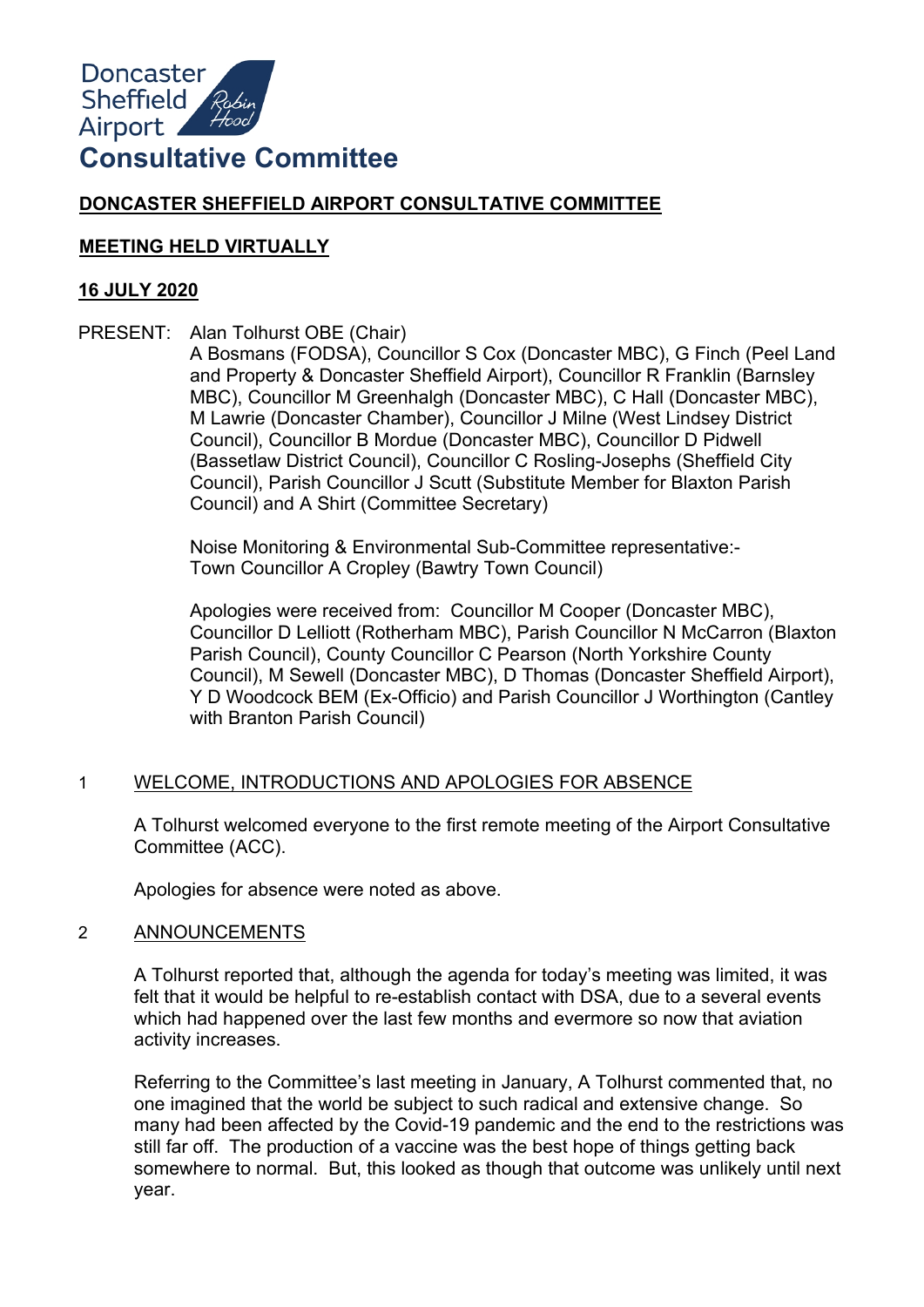In the space of just a few months, Covid-19 had taken from commercial airlines being one of the world's biggest industries to the verge of collapse.

Airbus had axed 10% of their workforce and the Boeing payroll was now 13000 smaller. Airlines, including easyJet had also shed staff, despite government support.

While there was likely to be restructuring, some aspects of normal life were gradually returning for the aviation industry, with the tourism sector becoming energised and with increases in airline activity. Some things had not changed, for example, the Boeing 737 Max fleet was still grounded, although the FAA had recently been undertaking some testing with a view to the aircraft regaining an operating licence.

The Committee would hear more later from Kate Stow and Gareth Finch regarding how DSA had been faring over the recent months and, no doubt, about how operations would be changed to accommodate the new border controls which have recently been announced.

A Tolhurst thanked Andrew Shirt, the Committee's excellent Secretary for arranging this meeting and for ensuring the Committee had the appropriate papers.

## 3 MINUTES OF THE ANNUAL GENERAL MEETING HELD ON 30TH JANUARY 2020

RESOLVED – That the minutes of the Doncaster Sheffield Airport Consultative Committee's Annual General Meeting held on 30<sup>th</sup> January 2020 be noted.

# 4 MINUTES OF THE ORDINARY MEETING HELD ON 30TH JANUARY 2020

RESOLVED – That the minutes of the Ordinary meeting of the Doncaster Sheffield Airport Consultative Committee held on 30<sup>th</sup> January 2020 be agreed as a correct record of the meeting.

### 5 MATTERS ARISING

i) Damage to Airport's Perimeter Fencing

On behalf of Parish Councillor McCarron, A Tolhurst reported that, breaks in the airport's perimeter fencing had still not been resolved.

G Finch reported that the airport's Director of Operations had been liaising with K Moran on this issue. It was confirmed that there were no breaks or holes in the fencing. He added that, if there were breaks in the fencing, which the airport were unaware of, then airport personnel would need to meet with community representatives at the location to indicate the damage.

### ii) Airport's Perimeter Hedge

On behalf of Parish Councillor McCarron, A Tolhurst reported that, the airport's perimeter hedge on Bank End Road, Blaxton now required trimming back. **ACTION: G Finch to raise with D Thomas**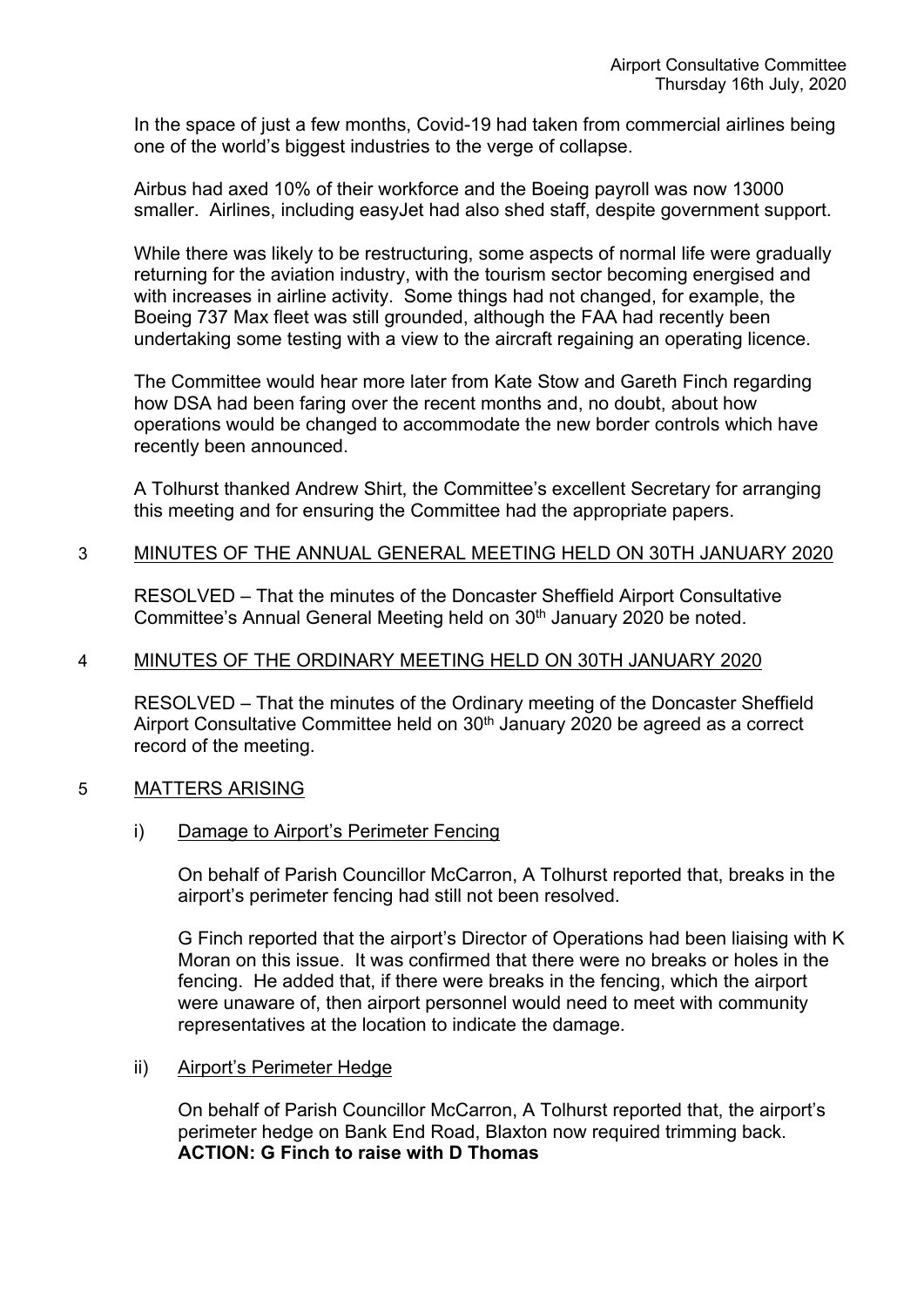### iii) Questions and Answers Briefing Note on DSA's Airspace Changes

K Stow reported that the airport had considered the Noise Monitoring and Environmental Sub-Committee's request for a simplified briefing note / map to be produced on DSA's Airspace changes.

Following discussion, it was felt that it would be of benefit to produce a questions and answers document which incorporated frequently raised questions with regards to airspace changes, noise and environmental issues.

The Committee was asked to submit any frequently asked questions on these areas to the Committee Secretary for inclusion in the document. **ACTION: All Committee Members' to submit questions to A Shirt.**

A Tolhurst requested that an update report be presented at the September meeting of the Noise Monitoring and Environmental Sub-Committee on the impact of the recent airspace changes at DSA. **ACTION: A Shirt**

## iv) Presentation on Genecon's work regarding Employment Opportunities at DSA and Wider Airport Site

Members noted that Genecon's work with regards to employment opportunities at the airport and wider site was now complete and had been incorporated in a draft Blueprint document for GatewayEast.

The document set out how the Sheffield City Region (SCR), Peel Land and Property Ltd (Peel Group), Doncaster Sheffield Airport Ltd (DSAL) and Doncaster Metropolitan Borough Council intended to work together to realise the economic opportunity of this growth cluster.

Members noted that the draft GatewayEast Economic Blueprint would be discussed at today's Sheffield City Region LEP Board meeting. It would then be finalised and agreed at the SCR Mayoral Combined Authority in due course. Further detailed work would then be undertaken to take forward the five workstreams identified, including an infrastructure package required to achieve the shared objectives outlined in the Blueprint.

It was agreed that a copy of the GatewayEast Economic Blueprint report be circulated to ACC Members. **ACTION: A Shirt**

A presentation on employment opportunities at DSA and the wider airport site would be delivered at a future ACC meeting. **ACTION: K Stow**

### 6 AIRPORT ACTIVITIES UPDATE REPORT

K Stow reported that it had been a very challenging time for DSA, both operationally and commercially due to the Covid-19 pandemic, with passenger operations not expected to return as they were prior to the Covid-19 pandemic.

The impact of the pandemic had caused a catastrophic financial loss of revenue, which would not terminate when flights resumed at the airport. The impact of Covid-19 had significantly affected aviation, not just at DSA, but globally.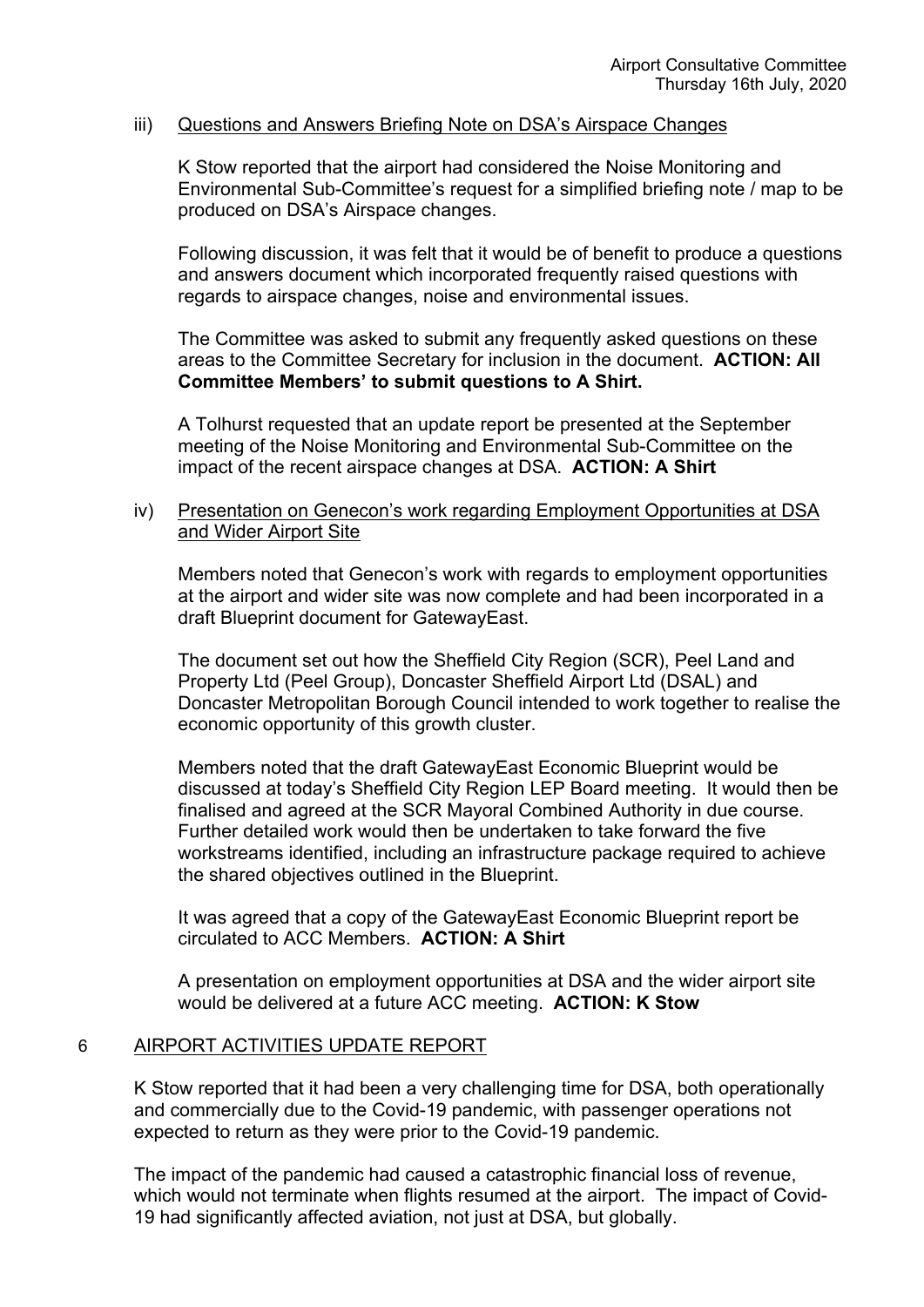It was confirmed that there had been no bespoke Government relief packages for airports. DSA had worked actively and persistently with the Department for Transport (DfT), with the Airport Operators Association (AOA) and with the Regional and Business Airports Group (RABA). Whilst there had been frequent engagement from Government via telephone calls every other week with the Aviation Minister, Kelly Tolhurst, there had been no action in terms of supporting airports financially.

The airport had received £150k from the Government's Furlough Scheme to support its staff. The airport's Management Team had made a decision at the early stage of the crisis to do everything which it could possibly do to maintain jobs and limit the amount of Furlough were ever possible and to keep both the airport, and airfield open. The airport and airfield had remained open throughout the pandemic to maintain services, for example, the 2Excel Oil Spill Response, the Air Ambulance, the Police Service and freight operations.

During the crisis, freight traffic had trebled, with a large proportion of the flights arriving at DSA carrying PPE for the UK. A large majority of the flights were arriving from China. The freight operation had been essential for DSA to demonstrate its role in national aviation. However, this had come at a very heavy cost to the airport.

In terms of the future outlook for DSA, Members were reminded that there had been significant disruption in the aviation market, which the airport considered not to be detrimental. However, opportunities which had previously not been likely to occur at DSA, had actually started to emerge. One carrier was currently in engaged discussions with airport.

TUI had recently announced its 'Travel Promise', which offered passengers a package of benefits, including free amendments if a passenger contracted Covid-19 before they travel.

The airport was awaiting the Government's announcement on 27<sup>th</sup> July 2020, regarding further considerations about travel corridor destinations.

It was highlighted that, the airport needed to see a period of stability where countries were not taken off the list. Markets such as the USA were very important to DSA, due to them being a strategic step forward for DSA's long-haul offering, which had been cancelled for the time being.

The airport was expecting TUI to operate around 50,000 seats for its summer 2020 programme.

From an operational perspective, Wizz Air had restarted its operations from DSA on 1<sup>st</sup> July 2020. TUI would re-commence its operations at DSA from 1<sup>st</sup> August 2020 to 11 destinations.

Members were informed that the wearing of face coverings was now mandatory for both staff and passengers inside the airport's terminal building.

Work had taken place to apply safety measures within the terminal building including social distancing, the use of safety screens, hand sanitiser stations and implementing an enhanced cleaning programme.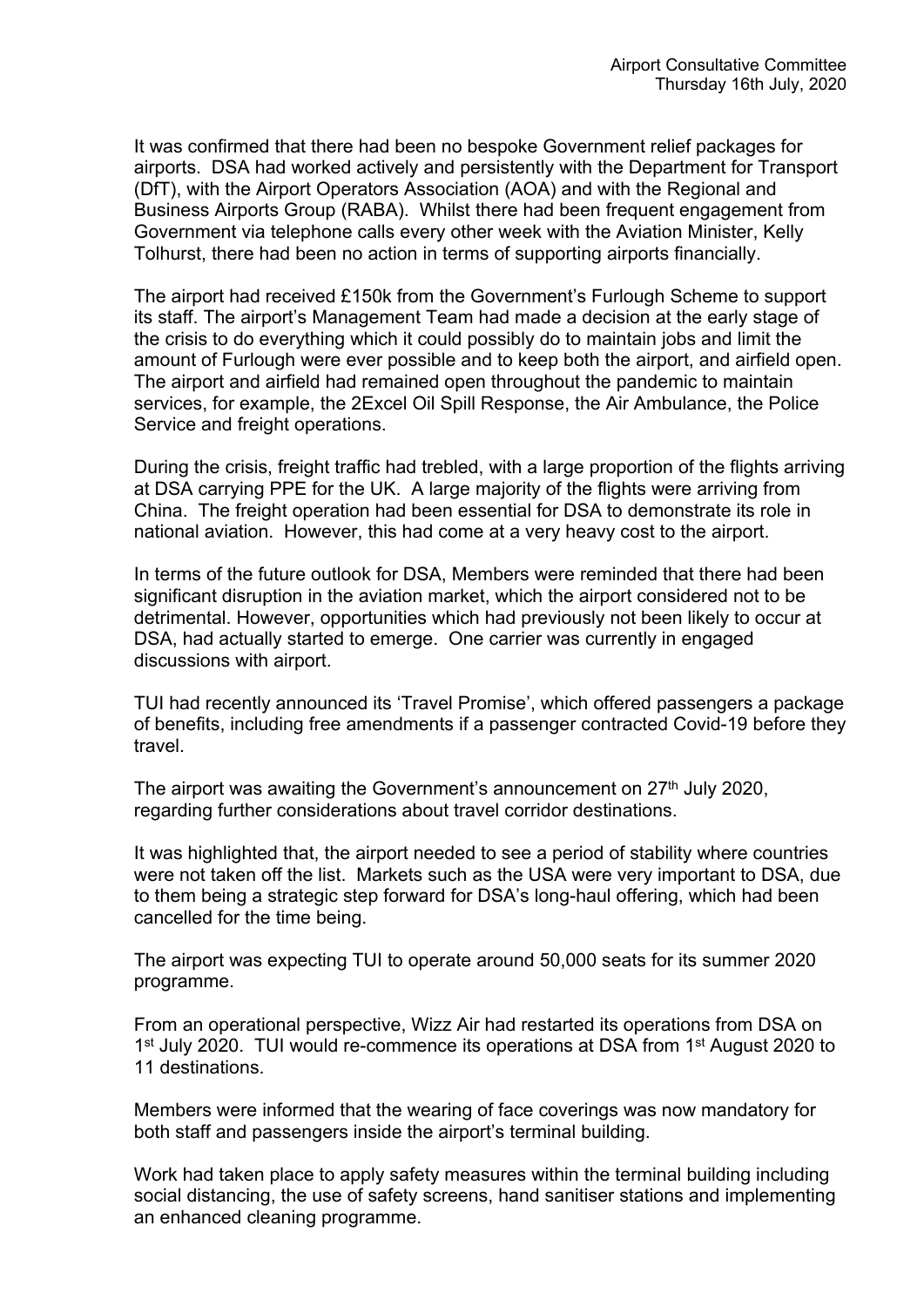In the terminal building's retail area, World Duty Free and Subway had now reopened. J D Wetherspoon was currently looking at its policy across the UK with regards to re-opening. It was anticipated that further businesses within the terminal building would re-open in the coming weeks when they were able to operate, when passenger throughput increased.

In relation to Border Control, Members were informed that additional checks were now taking place. As highlighted in the press, the enforcement of certain rules were not how they should be. There was a disconnect between the DfT and UKBF in terms of the feasibility and practicality of enforcing, for example, the quarantine measure. Passengers who were returning from a quarantine destination would need to complete a form stating where they would be living for a 2 week period.

Members were informed that the aviation sector as a whole, would recover, with some airlines stating a 4-5 year recovery. Airlines operating in global markets, hub carriers, flag carriers and British Airways would be in long-term recovery. In relation to the leisure market, K Stow anticipated that it would recover much more quickly, which would help DSA.

The airport was anticipating a reduced winter programme, with a reduction in capacity. TUI would operate one aircraft instead of two.

It was noted that, a second wave of Coronavirus and further lockdown measures was a key risk to the airport. The airport were lobbying Government to have this conversation now, to try to understand what support would be available for airports in the event of a second wave, particularly if it was localised.

The airport had written to the Secretary of State for Transport, Grant Shapps, setting out the locality of DSA, its contributions to the local economy of £67m, together with its gross value added per annum.

Members were informed that there had been an aircraft incident at DSA on 14<sup>th</sup> July 2020. The Astral 747 cargo plane had taxied off the runway, leading to the airport being temporarily closed. There had been no passengers on board at the time of the incident, and there were no injuries to colleagues or the crew. As a result of the incident the airport was unable to operate 3 flights which were diverted to Leeds Bradford Airport.

In relation to the airport's vacant Environment and Community Manager post, K Stow reported that, unfortunately, at this present moment, Peel Airports had implemented a policy to protect jobs within the airport, and as such, there was a blanket recruitment freeze in place. It was noted that the company could not rule out redundancies at this current time.

It was reported that community relations would continue to be managed by K Stow.

K Stow and G Finch were currently working with D Thomas on sustainability matters and producing a Sustainability Strategy for the airport. Noise complaints would continue to be monitored and responded to by colleagues at Liverpool John Lennon Airport.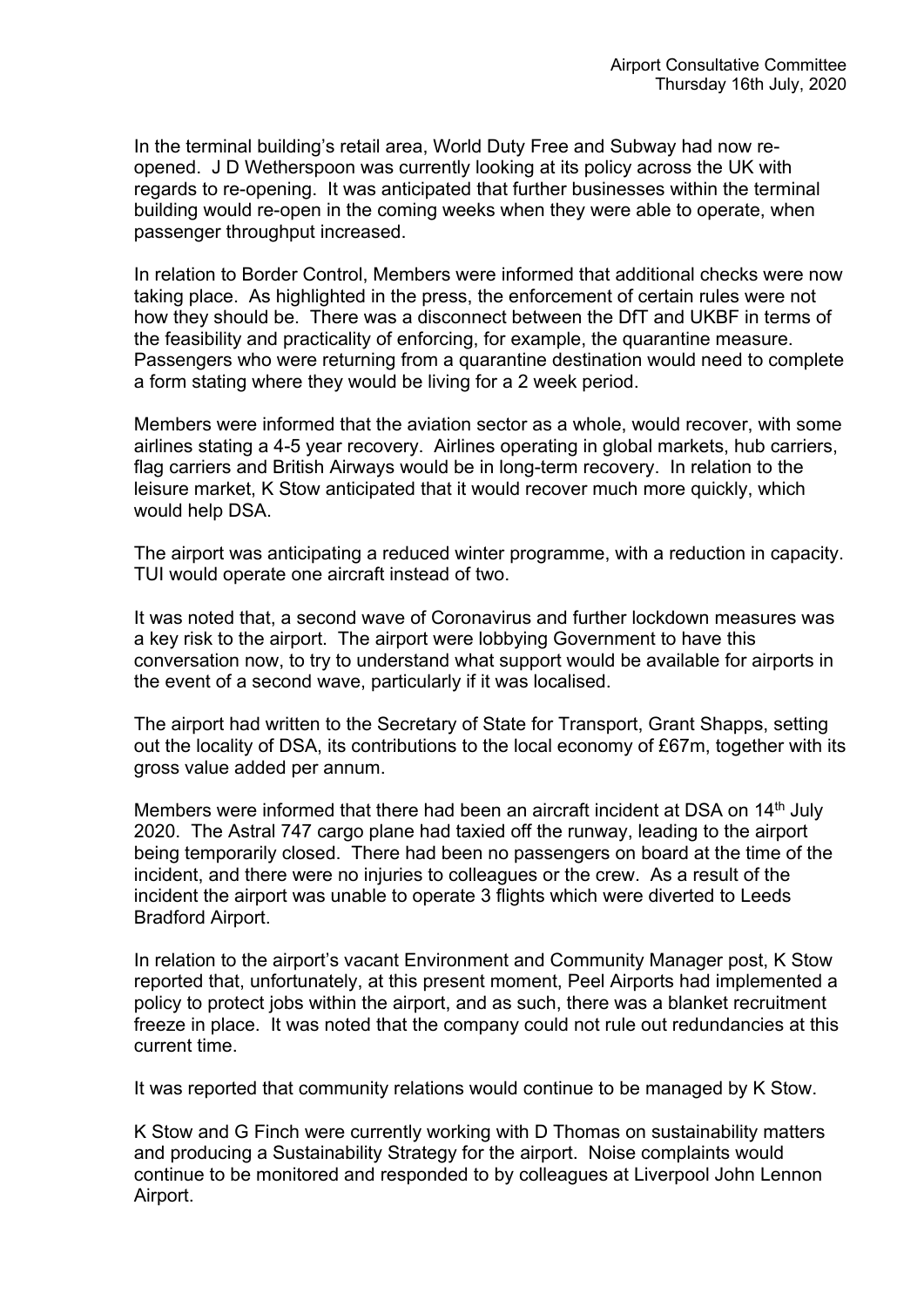A Bosmans commented that, in terms of airport representation at future meetings of the Noise Monitoring and Environmental Sub-Committee, it would be useful for Members to have an airport representative at meetings who could provide a local perspective.

A Tolhurst replied that, DSA's Director of Operations would be in attendance at future meetings to present a local perspective.

A Tolhurst asked if the freight improvements which had taken place at East Midlands Airport (EMA) had impacted upon DSA's freight operations throughout the Covid-19 pandemic.

K Stow replied that, EMA had not seen the same level of uplift in comparison to DSA. It was noted that DSA were well positioned in the market to be able to offer ad-hoc services.

The Airport had been working closely with the Sheffield City Region Combined Authority and the construction company Mace to submit a joint response to the Government's Freeport consultation on a bid for Freeport status at DSA.

It was highlighted that the consultation response had received support from Nick Fletcher MP, Mayor Roz Jones and Mayor Dan Jarvis.

Councillor Cox informed Members that Nick Fletcher MP had produced a Briefing document on the Freeport consultation which he would forward onto A Shirt for circulation to Members. **ACTION: Councillor Cox via A Shirt**

Councillor Mordue asked if conversations had taken place between the airport and the iPort with regards to the development of the Freeport bid.

K Stow replied that a joint bid had been submitted to Government, following extensive engagement with the iPort and Sheffield City Region Combined Authority who had been acting on behalf of DSA.

A Bosmans reported that conversations would take place shortly between the airport and FODSA Ambassadors as to whether they would safely be able to re-commence welcoming passengers back to the airport.

It was noted that FODSA Ambassadors had recently assisted airport colleagues in undertaking a Foreign Object Debris (FOD) walk to clear any Foreign Object Debris from the runway.

On behalf of the Committee, A Tolhurst thanked K Stow for the comprehensive update and was delighted to note that Peel was still very committed to DSA.

RESOLVED – That the updates be noted.

# 7 COVID-19 - ECONOMIC IMPACT AROUND UK AIRPORTS - PRESENTATION BY CENTRE FOR CITIES

The Committee noted a presentation by Centre for Cities on the economic impact of the Covid-19 pandemic around UK airports.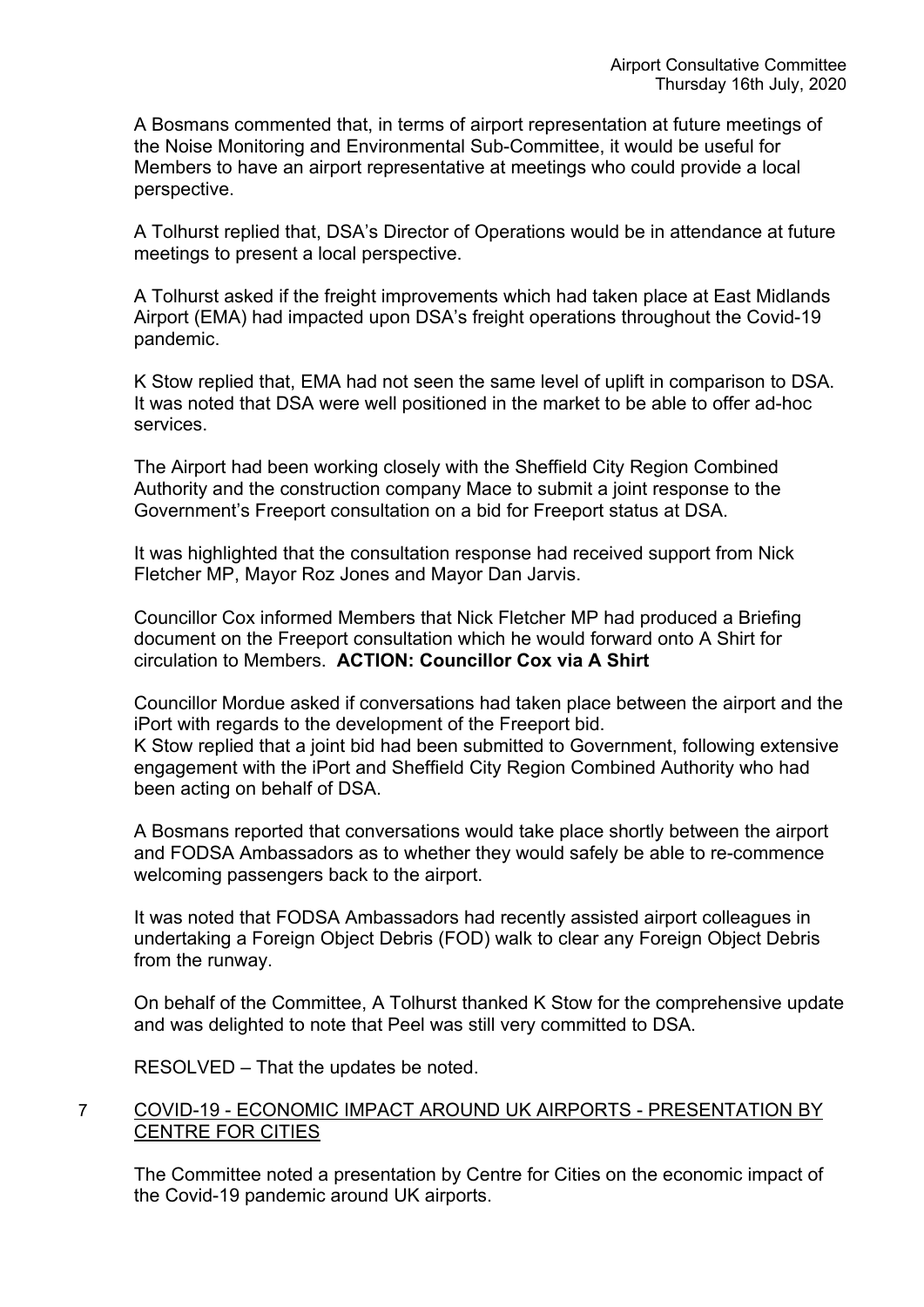RESOLVED – That the presentation be noted.

## 8 ICCAN CORPORATE STRATEGY 2019-2021: PROGRESS REPORT - ONE YEAR IN

The Committee noted the contents of the The Independent Commission on Civil Aviation Noise's (ICCAN) Corporate Strategy 2019-2021: Progress Report – One year in.

The report set out ICCAN's progress to date and how they prepare to deliver a series of reports and guidance which had been undertaken during their first year of researching.

The document also reflected on the impact Covid-19 was having on the aviation industry and how ICCAN intended to deliver its objectives over the next year, in a landscape which looked very differently to the one which ICCAN encountered when they were first established in 2019.

A Bosmans informed Members that they could subscribe to ICCAN's newsletters and updates via their website at <https://iccan.gov.uk/>

A Tolhurst reported that he would invite ICCAN to attend a future ACC meeting, when face-to-face meetings recommence.

RESOLVED – That the contents of the ICCAN's Corporate Strategy 2019-2021: Progress Report be noted.

# 9 SHEFFIELD CITY REGION LOCAL ENTERPRISE PARTNERSHIP'S REPORT ON THE SCR ECONOMIC RECOVERY PLAN

The Committee noted the contents of a Sheffield City Region (SCR) Local Enterprise Partnership's report on the SCR Economic Recovery Plan.

The report detailed the economic implications of Covid-19 and presented an update on the SCR Economic Recovery Plan.

A Tolhurst queried if DSA was a member of Mayor Jones' Covid-19 Recovery Group.

C Hall agreed to check membership of the Group with the Mayor's Office. **ACTION: C Hall**

RESOLVED – That the Committee noted the contents of the Sheffield City Region (SCR) Local Enterprise Partnership's report on the SCR Economic Recovery Plan.

# 10 ANY OTHER BUSINESS

i) Storage of Mayflower Model

Councillor Greenhalgh reported that he had asked the airport if they would be able to store a large model of the Mayflower onsite.